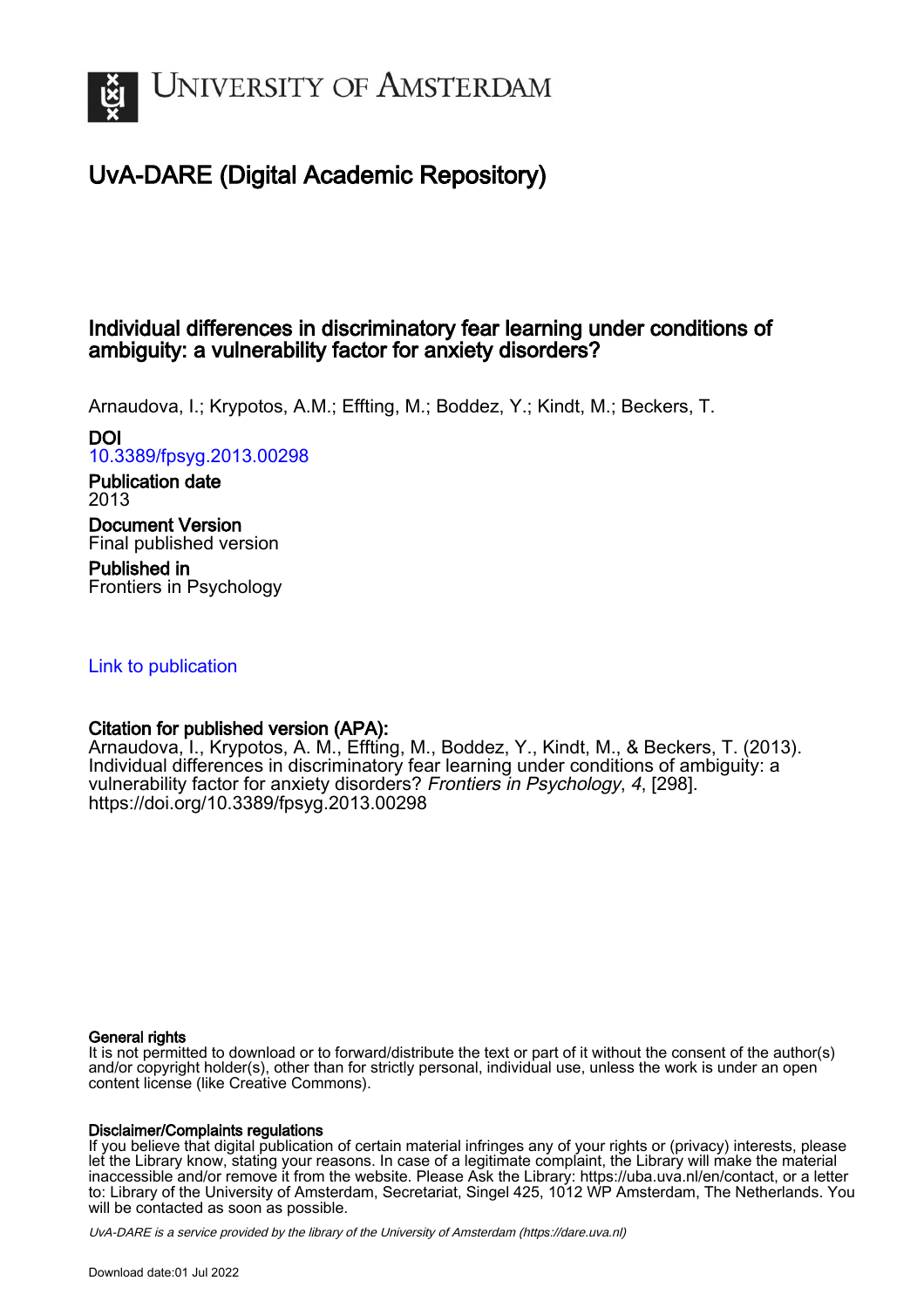

# [Individual differences in discriminatory fear learning under](http://www.frontiersin.org/Personality_Science_and_Individual_Differences/10.3389/fpsyg.2013.00298/abstract) [conditions of ambiguity: a vulnerability factor for anxiety](http://www.frontiersin.org/Personality_Science_and_Individual_Differences/10.3389/fpsyg.2013.00298/abstract) [disorders?](http://www.frontiersin.org/Personality_Science_and_Individual_Differences/10.3389/fpsyg.2013.00298/abstract)

## **[Inna Arnaudova](http://www.frontiersin.org/Community/WhosWhoActivity.aspx?sname=InnaArnaudova&UID=74007)<sup>1</sup> , [Angelos-Miltiadis Krypotos](http://www.frontiersin.org/Community/WhosWhoActivity.aspx?sname=AngelosKrypotos&UID=81855) <sup>1</sup> , [Marieke Effting](http://www.frontiersin.org/Community/WhosWhoActivity.aspx?sname=MariekeEffting&UID=88661)<sup>1</sup> ,[Yannick Boddez](http://www.frontiersin.org/Community/WhosWhoActivity.aspx?sname=YannickBoddez&UID=51051) <sup>2</sup> , [Merel Kindt](http://www.frontiersin.org/Community/WhosWhoActivity.aspx?sname=MerelKindt&UID=68835) <sup>1</sup> and [Tom Beckers](http://www.frontiersin.org/Community/WhosWhoActivity.aspx?sname=TomBeckers&UID=10581) 1,2\***

<sup>1</sup> Department of Clinical Psychology and Cognitive Science Center Amsterdam, University of Amsterdam, Amsterdam, Netherlands <sup>2</sup> Department of Psychology, KU Leuven, Leuven, Belgium

#### **Edited by:**

Robin A. Murphy, University of Oxford, UK

#### **Reviewed by:**

Samuel P. Putnam, Bowdoin College, USA Helena Matute, Universidad de Deusto, Spain Nicola C. Byrom, University of Oxford, UK

#### **\*Correspondence:**

Tom Beckers, Department of Psychology, KU Leuven, Tiensestraat 102, Box 3712, 3000 Leuven, Belgium. e-mail: [tom.beckers@ppw.](mailto:tom.beckers@ppw.kuleuven.be) [kuleuven.be](mailto:tom.beckers@ppw.kuleuven.be)

Complex fear learning procedures might be better suited than the common differential fear-conditioning paradigm for detecting individual differences related to vulnerability for anxiety disorders.Two such procedures are the blocking procedure and the protection-fromovershadowing procedure. Their comparison allows for the examination of discriminatory fear learning under conditions of ambiguity. The present study examined the role of individual differences in such discriminatory fear learning. We hypothesized that heightened trait anxiety would be related to a deficit in discriminatory fear learning. Participants gave US-expectancy ratings as an index for the threat value of individual CSs following blocking and protection-from-overshadowing training.The difference in threat value at test between the protected-from-overshadowing conditioned stimulus (CS) and the blocked CS was negatively correlated with scores on a self-report tension-stress scale that approximates facets of generalized anxiety disorder (GAD), the Depression Anxiety Stress Scale-Stress (DASS-S), but not with other individual difference variables. In addition, a behavioral test showed that only participants scoring high on the DASS-S avoided the protected-fromovershadowing CS.This observed deficit in discriminatory fear learning for participants with high levels of tension-stress might be an underlying mechanism for fear overgeneralization in diffuse anxiety disorders such as GAD.

**Keywords: individual differences, selective fear-conditioning, discriminatory fear learning, anxiety, cue competition**

## **INTRODUCTION**

According to a diathesis-stress model of anxiety disorders, only individuals with certain ingrained vulnerabilities will develop an anxiety disorder following a frightening or traumatic conditioning experience [\(Mineka and Zinbarg, 2006\)](#page-8-0). The underlying idea of this model is that particular personality traits may predispose some individuals to enhanced fear conditionability (ease of associative fear learning; [Otto et al., 2007\)](#page-8-1). That is, following a real-life conditioning event, vulnerable individuals are suggested to have a maladaptive fear response, which serves as the foundation for the development of an actual anxiety disorder. Thus, an important step to truly grasping the etiology of anxiety disorders is identifying individual difference variables that influence fear conditionability in a laboratory setting (i.e., [Eysenck, 1976;](#page-8-2) [Zinbarg and Mohlman,](#page-9-0) [1998;](#page-9-0) [Lissek et al., 2005;](#page-8-3) [Mineka and Zinbarg, 2006\)](#page-8-0). Despite considerable efforts to do so, research has yielded mixed empirical results [\(Joos et al., 2012\)](#page-8-4).

Imperfections of current research methods have been pinpointed as part of the reason behind the inconclusiveness of the findings [\(Lissek et al., 2005\)](#page-8-3). For example, one crucial aspect of conditioned fear responding that might be particularly prone to effects of individual difference variables, behavioral avoidance, has often been overlooked in research so far [\(Beckers et al., 2013\)](#page-7-0). In addition, the commonly used *differential fear-conditioning*

paradigm has been criticized as a model for pathological fear learning [\(Lissek et al., 2006;](#page-8-5) [Mineka and Oehlberg, 2008;](#page-8-6) [Beckers et al.,](#page-7-0) [2013\)](#page-7-0). In this paradigm, a neutral stimulus (*conditioned stimulus*, CS+) is repeatedly paired with an aversive outcome (*unconditioned stimulus*, US; e.g., shock), resulting in a conditioned fear-like reaction to the CS. This is revealed by increased US-expectancy ratings and physiological reactivity upon presentation of the CS+. A second neutral stimulus (CS−) is never followed by the US, thus acting as a safe signal in the paradigm. A comparison of fear responding to the CS+ and the CS− allows for the assessment of *discriminatory fear learning.* Reduced discriminatory fear learning is considered maladaptive, because in such case responding is not based upon actual stimulus contingencies [\(Lissek et al., 2005\)](#page-8-3).

This procedure essentially represents a hedonically strong situation: the CS+ clearly signals danger, while the CS− clearly signals safety [\(Lissek et al., 2006\)](#page-8-5). Because of this threat unambiguity, responses can be expected to be relatively uniform across individuals [\(Lissek et al., 2006\)](#page-8-5). The lack of ambiguity in this procedure obstructs the examination of interindividual variability in fear learning: mostly everyone will exhibit fear upon confrontation with the CS+ and inhibit fear upon confrontation with the CS− [\(Lissek et al., 2006;](#page-8-5) [Beckers et al., 2013\)](#page-7-0). A number of studies have actually failed to find an effect of trait anxiety (a known vulnerability factor for anxiety disorders; [Spielberger and Gorsuch, 1983\)](#page-9-1)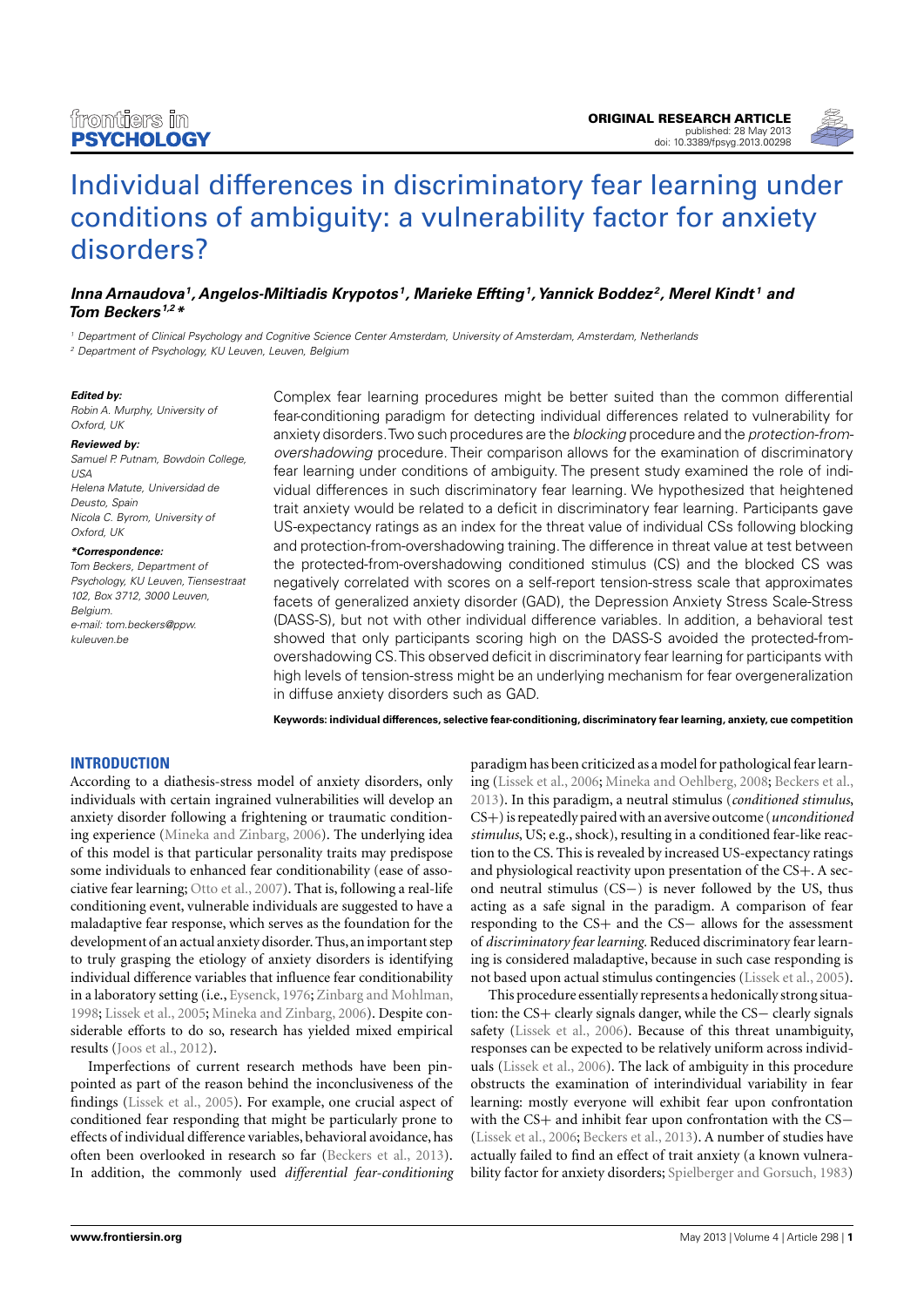on differential fear conditioning (e.g., [Joos et al.,](#page-8-4) [2012;](#page-8-4) [Torrents-](#page-9-2)[Rodas et al.,](#page-9-2) [2013;](#page-9-2) but see [Baas et al.,](#page-7-1) [2008;](#page-7-1) [Indovina et al.,](#page-8-7) [2011;](#page-8-7) [Gazendam et al.,](#page-8-8) [2013\)](#page-8-8). When comparing clinical with nonclinical populations, reduced discriminatoryfear learning has been sometimes successfully observed among participants with anxiety disorders (for a review, see [Lissek et al.,](#page-8-3) [2005\)](#page-8-3). From these studies, however, it is not clear if discriminatory fear learning is involved in the etiology or the maintenance of the disorders, because patients are tested after they have been diagnosed with an anxiety disorder [\(Beckers et al.,](#page-7-0) [2013\)](#page-7-0).

The use of a weaker or a more ambiguous assessment situation might be better suited to study individual differences in fear conditioning, because it increases the variance of individual responses and will make the proposed maladaptive responses of vulnerable individuals more apparent [\(Lissek et al.,](#page-8-5) [2006;](#page-8-5) [Beckers et al.,](#page-7-0) [2013\)](#page-7-0). For example, it has been observed that relative to low-neuroticism participants, participants with high neuroticism showed increased avoidance to generalization stimuli derived from a CS+ [\(Lommen](#page-8-9) [et al.,](#page-8-9) [2010\)](#page-8-9). Generalization stimuli do not have a direct link to the US; their threat value is estimated from their perceptual similarity to the CS+, which makes them essentially ambiguous. [Chan and](#page-8-10) [Lovibond](#page-8-10) [\(1996\)](#page-8-10) used another ambiguous assessment method, a *conditioned inhibition paradigm* (A+ training intermixed with AB− training), and found that individuals who were high in trait anxiety and were also unaware of stimulus contingencies in the task showed an expectancy bias (increased US-expectancy) for all CSs. These results provide empirical evidence for the conceptual argument of [Lissek et al.](#page-8-5) [\(2006\)](#page-8-5) that individual differences are particularly likely to be observed in weak or ambiguous testing situations.

Following this reasoning, the optimal assessment of individual differences in discriminatory fear learning requires a comparison of an ambiguous danger and an ambiguous safe signal. This can be achieved through the use of a *selective fear-conditioning paradigm*, where multiple stimuli compete for behavioral control of the fear response, thus creating some level of ambiguity. For example, a selective conditioning procedure called *protection from overshadowing* can be regarded as the ambiguous counterpart for the learning of a danger signal  $(CS+)$  in differential fear conditioning. In protection from overshadowing, one CS (C) is presented without being followed by the US in a first *elemental conditioning* phase (C−). In a second *compound conditioning* phase, C is presented together with another CS (D) to make up a compound of two  $CSs$  (CD), which is followed by the US (CD+). Following a protection-from-overshadowing procedure (C− then CD+) in associative learning tasks, heightened responding is generally assigned to the *protected-from-overshadowing* stimulus D relative to a situation where only CD+ training is given [\(Vandorpe and](#page-9-3) [De Houwer,](#page-9-3) [2005\)](#page-9-3). The fact that C is not followed by the US in selective conditioning, when presented alone, suggests that D is probably dangerous (with a higher threat value), given that the chances of the US are clearly increased by adding D to C. However, the high threat status of D remains somewhat ambiguous and can only be inferred, because D is never observed in isolation before test.

In order to analogously create an ambiguous signal for relative safety, one CS (A) can be repeatedly followed by a US in a first phase of conditioning (A+). In a subsequent compound conditioning phase, A can be presented together with another CS (B) to make up a compound of two CSs (AB), which is also followed by the US (AB+). Following such *blocking* procedure (A+ then AB+) in associative learning tasks, it is typically found that responding to the *blocked* CS B is reduced relative to a situation where only AB+ training is presented [\(Kamin,](#page-8-11) [1969;](#page-8-11) [Dickinson](#page-8-12) [et al.,](#page-8-12) [1984\)](#page-8-12). The blocking effect has been observed in a variety of learning procedures in diverse species (see [Haselgrove and Evans,](#page-8-13) [2010,](#page-8-13) for an overview). Thus, in a conditioning procedure, the fact that A is followed by the US when presented alone suggests that B is probably safer (has a lower threat value) than a protected-fromovershadowing D, given that the chances or the intensity of the US following the AB compound are not increased by B. Still, the relative safety of B in comparison to D remains ambiguous and can only be inferred, given that B is never observed in isolation before test (both B and D are only ever presented in a compound that is always followed by the US; [Beckers et al.,](#page-7-0) [2013\)](#page-7-0). Individual differences in such selective learning of relative safety might therefore be readily observed. In line with this idea, it has indeed been shown that trait anxiety is correlated with reduced blocking (thus, impaired safety learning for a blocked stimulus; [Boddez et al.,](#page-8-14) [2012\)](#page-8-14). Therefore, a selective discrimination learning procedure, where protection-from-overshadowing and blocking training are combined, allows examining discriminatory fear learning under conditions of ambiguity and uncovering individual differences therein.

Since the early years of fear-conditioning research, most attention has been paid to the role of trait anxiety in conditionability (e.g., [Spence,](#page-9-4) [1964\)](#page-9-4), specifically in relation to deficient safety learning. Trait anxiety is usually assessed by means of the State and Trait Anxiety Inventory (STAI; [Spielberger and Gorsuch,](#page-9-1) [1983\)](#page-9-1), which has recently been questioned as a pure measure of dispositional anxiety and is now seen rather as a measure of general negative affect [\(Bieling et al.,](#page-8-15) [1998;](#page-8-15) [Grös et al.,](#page-8-16) [2007;](#page-8-16) [Bados et al.,](#page-7-2) [2010\)](#page-7-2). To address the lack of specificity of the STAI and other questionnaires, the Depression Anxiety Stress Scales (DASS; [Lovibond and Lovi](#page-8-17)[bond,](#page-8-17) [1995\)](#page-8-17) were developed. They measure three negative emotional states with good discriminative validity [\(Clara et al.,](#page-8-18) [2001;](#page-8-18) [Crawford and Henry,](#page-8-19) [2003\)](#page-8-19): depression (loss of self-esteem and motivation; DASS-D), anxiety (physical arousal; DASS-A), and tension-stress (persistent tension and a low threshold for distress; DASS-S). The DASS-A has predictive validity for panic, phobia, and other anxiety disorders [\(Brown et al.,](#page-8-20) [1997\)](#page-8-20) and might be related to reactivity to threat. The DASS-S has been mainly linked to generalized anxiety disorder (GAD; [Brown et al.,](#page-8-20) [1997\)](#page-8-20), thus possibly having a specific relationship with discriminatory fear learning [GAD patients experience chronic anxiety over a number of situations; [American Psychiatric Association \(APA\),](#page-7-3) [2000\]](#page-7-3). DASS-S has recently been linked to worry [\(Szabó,](#page-9-5) [2011\)](#page-9-5). Interestingly,worry has recently also emerged as a predictor for heightened conditionability [\(Otto et al.,](#page-8-1) [2007;](#page-8-1) [Gazendam and Kindt,](#page-8-21) [2012;](#page-8-21) [Joos et al.,](#page-8-4) [2012\)](#page-8-4), making it crucial to discriminate the role of anxiety and tension-stress during fear conditioning. Other personality traits related to trait anxiety such as neuroticism and extraversion have also been implicated as potential sources for individual variability in fear learning [\(Eysenck,](#page-8-2) [1976\)](#page-8-2) and this proposal has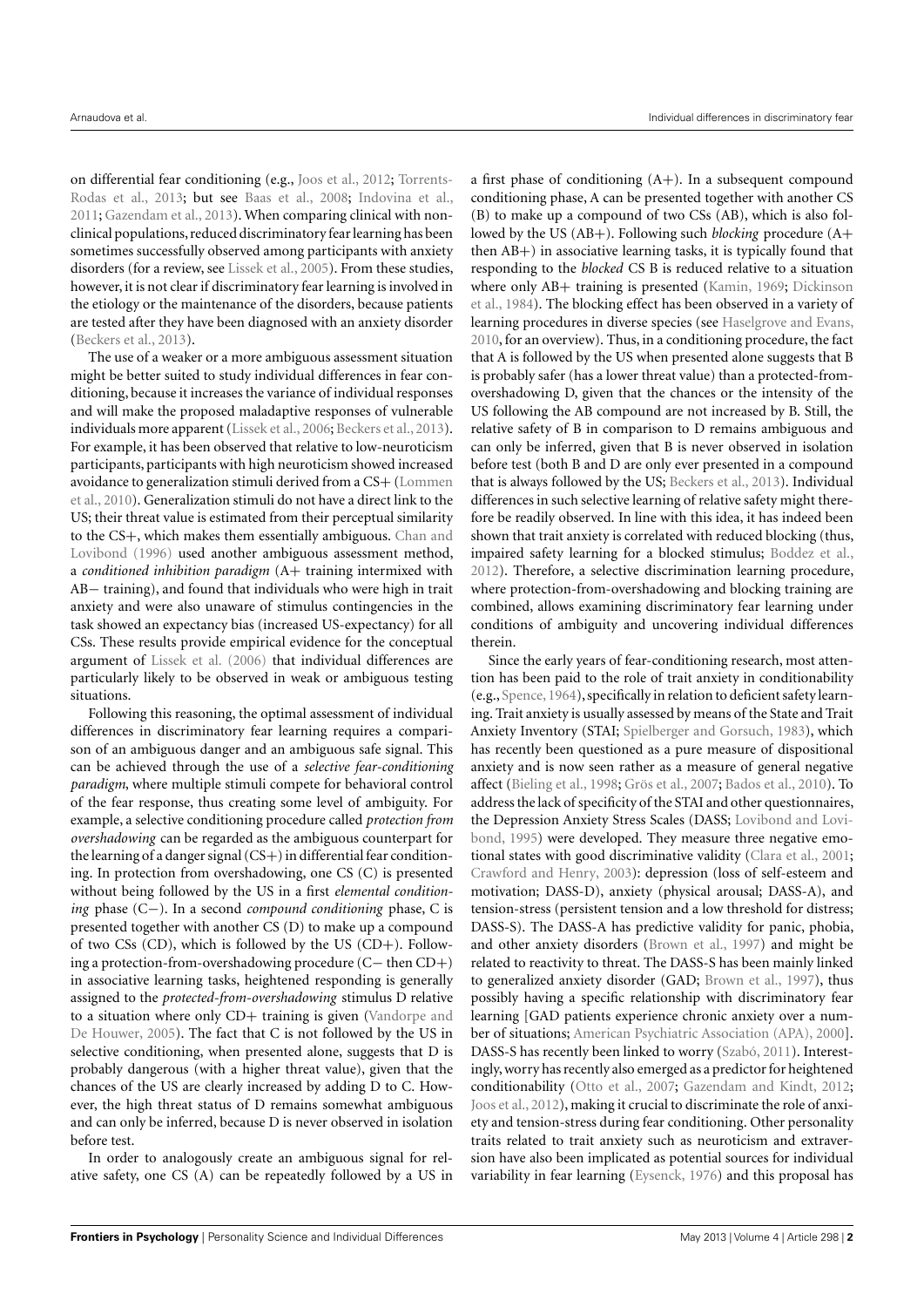received partial support from a few studies (e.g., [Frederikson and](#page-8-22) [Georgiades,](#page-8-22) [1992;](#page-8-22) [Pineles et al.,](#page-8-23) [2009\)](#page-8-23).

Disentangling the web of mixed results regarding these closely related personality characteristics and their influence on discriminatory fear learning under ambiguous conditions should allow a better understanding of vulnerability factors for anxiety disorders. In the present study, participants underwent blocking and protection-from-overshadowing training (see **[Table 1](#page-3-0)**) and gave trial-by-trial US-expectancy ratings as indication of the threat value of each elemental and compound CS. The difference between the US-expectancy rating for the protected-from-overshadowing CS D and the blocked CS B (D minus B) at test was used as a measure of discriminatory fear learning (analogous to the difference score between CS+ and CS- typically used as index of learning in standard differential fear-conditioning studies, e.g., [Joos](#page-8-4) [et al.,](#page-8-4) [2012\)](#page-8-4). Based on the findings of [Boddez et al.](#page-8-14) [\(2012\)](#page-8-14), we hypothesized that trait anxiety should be associated with reduced discriminatory fear learning, mainly due to insufficient safety learning of the blocked CS. Other individual difference variables that have been implicated in conditionability were assessed as well for their unique contribution to disturbed discriminatory fear learning. Further, we examined the generalization of these effects to a behavioral task and across contexts. The behavioral task, in which participants chose between chocolate bars carrying symbolic representations of the blocked CS B and the protected-from-overshadowing CS D, was used to test whether individual differences can be observed in overt behavior as well. The role of test context (same or different as training context) was explored because of the lack of empirical data on the context specificity of learning following a selective fear-conditioning paradigm; we assumed that generalization across contexts might constitute another possible source of interindividual differences.

#### <span id="page-3-0"></span>**Table 1 | Conditioning contingencies.**

#### **Type of training the Compound Compound Context Test** Test Blocking A+ AB+ B−, D+, F−, A+, C−, E− Protection from overshadowing C− CD+ CD+ Rwitch D+, B−, F−, C−, A+, E− Control E− EF− **Switch** No switch

Letters represent CSs; – represents no US was administered; + represents US was administered.

<span id="page-3-2"></span>

|  |  |  |  |  |  | Table 2   Mean and standard deviations (SD) for questionnaires, post-acquisition CS valence and US expectancy at CS test. |
|--|--|--|--|--|--|---------------------------------------------------------------------------------------------------------------------------|
|--|--|--|--|--|--|---------------------------------------------------------------------------------------------------------------------------|

| Questionnaire                      | <b>STAI-S</b> | <b>STAI-T</b> | <b>DASS-D</b> | <b>DASS-A</b> | <b>DASS-S</b> | EPQ-N   | EPQ-E | <b>IUS</b> |
|------------------------------------|---------------|---------------|---------------|---------------|---------------|---------|-------|------------|
| Mean                               | 32.91         | 36.46         | 4.74          | 3.61          | 8.33          | 8.13    | 14.26 | 61.17      |
| SD                                 | 7.34          | 7.19          | 6.08          | 3.86          | 6.78          | 5.37    | 3.67  | 17.30      |
| <b>Post-acquisition CS valence</b> | В             | D             | F             | A             | C             | Е       |       |            |
| Mean                               | 0.51          | $-1.56$       | 1.85          | $-2.34$       | 2.20          | 2.71    |       |            |
| SD                                 | 3.22          | 2.77          | 2.72          | 2.93          | 2.54          | 2.19    |       |            |
| US expectancy at CS test           | B             | D             | F             | A             | C             | Е       |       |            |
| Mean                               | $-0.29$       | 3.07          | $-3.62$       | 4.29          | $-3.53$       | $-4.44$ |       |            |
| SD                                 | 3.76          | 2.57          | 1.74          | 1.65          | 2.66          | 1.27    |       |            |
|                                    |               |               |               |               |               |         |       |            |

# **MATERIALS AND METHODS**

#### **PARTICIPANTS**

A total of 68 participants from University of Amsterdam and the surrounding areas participated for course credits or a small monetary compensation ( $\in$  7). Fourteen participants were excluded for lack of acquisition learning<sup>[1](#page-3-1)</sup>. The remaining sample (20 males) had a mean age of 22.00 (SD = 4.48) years (see **[Table 2](#page-3-2)** for further demographics). All participants gave informed consent for their participation and the experimental procedure was approved by the Faculty Ethical Committee at the University of Amsterdam.

#### **STIMULI AND MATERIALS**

Images of six colored three-dimensional geometrical objects as seen from four viewing angles (computer-generated) served as CSs: a yellow stick, a blue disk, a purple cylinder, a red plane, an orange cone, and a green cube. The longest dimension (height, diameter, or internal diagonal) of all objects was 60 mm. Objects appeared on the computer screen surrounded by a white frame, measuring  $106$  mm  $\times$   $106$  mm. They were centered on the screen with either an orange or blue background, counterbalanced across participants.

Conditioned stimulus assignment was partially counterbalanced across participants. The yellow stick, blue disk, and purple cylinder were counterbalanced to serve as elemental acquisition CSs A, C, or E. During the compound conditioning phase, the

<span id="page-3-1"></span><sup>1</sup>Excluded participants gave a positive US-expectancy rating for an elemental or compound CS never followed by the US and/or a negative US-expectancy rating for an elemental or compound CS always followed by the US on the very last trial of either elemental or compound training. These participants did not differ from the remaining sample on any of the demographic or personality variables. The conclusions of the experiment do not change when these participants are included in the analyses.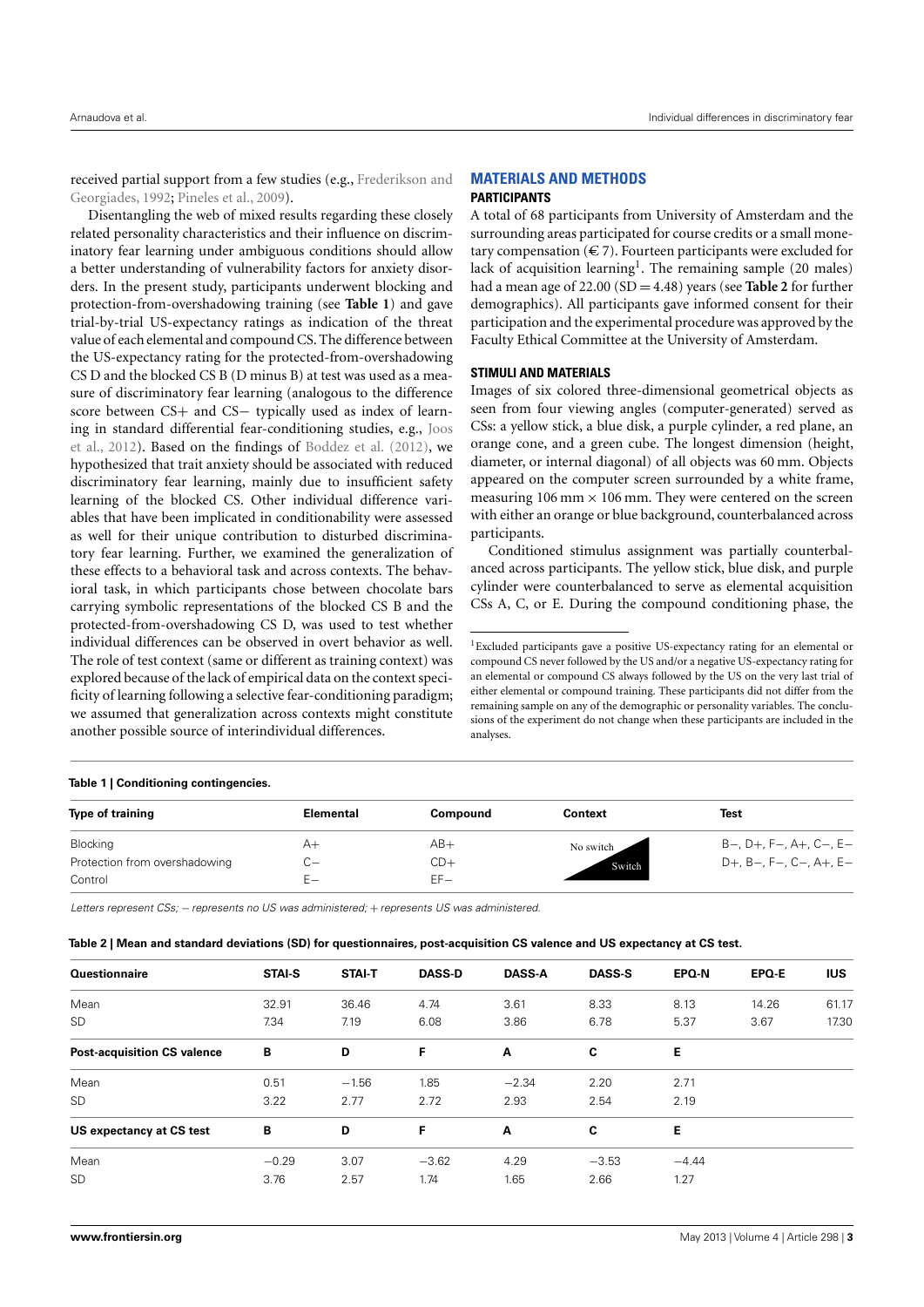compound CSs were composed of the yellow stick and the red plane; the blue disk and the orange cone; the purple cylinder and the green cube (*de facto* counterbalanced to AB, CD, and EF, as a result of the counterbalancing of A, C, and E). In this phase, the two images, randomly assigned to the left or right part of the screen, appeared separated by 48 mm.

The US was an aversive 1-s 95-dB scream delivered through headphones.

#### **ASSESSMENTS**

#### **US expectancy**

Participants rated US expectancies by clicking with a mouse on a computerized 11-point Likert scale ranging from −5 (*certainly no scream*) to 5 (*certainly scream*). The validity of this measure to assess fear learning is reviewed extensively by [Boddez et al.](#page-8-24) [\(2013\)](#page-8-24).

#### **Evaluative ratings**

Valence ratings of CSs and the US were assessed on an 11-point Likert scale, with −5 indicating *very unpleasant* and 5 indicating *very pleasant*. The US was also rated on 5-category scales for intensity (*light*, *moderate*, *intense*, *enormous*, *unbearable*) and startlingness (*not*, *light*, *moderate*, *strong*, *very strong* ).

#### **Questionnaires**

State and Trait Anxiety Inventory [\(Spielberger and Gorsuch,](#page-9-1) [1983;](#page-9-1) Dutch version by [van der Ploeg,](#page-9-6) [2000\)](#page-9-6) measures trait and state anxiety with 20 items each, with sum scores representing severity. The psychometric characteristics of the STAI are as follows: test-retest reliability 0.73–0.86 for STAI-T and 0.33 for STAI-S, internal consistency of 0.90 for STAI-T and 0.86–0.93 for STAI-S [\(Spielberger and Gorsuch,](#page-9-1) [1983\)](#page-9-1) and excellent convergent validity across ethnic groups [\(Novy et al.,](#page-8-25) [1993\)](#page-8-25).

The 42-item DASS [\(Lovibond and Lovibond,](#page-8-17) [1995;](#page-8-17) Dutch translation by [de Beurs et al.,](#page-8-26) [2001\)](#page-8-26) have good psychometric properties. Cronbach's alphas for internal consistency of the three subscales DASS-D, DASS-A, and DASS-S are 0.97, 0.95, and 0.92, respectively [\(Antony et al.,](#page-7-4) [1998\)](#page-7-4).

Two scales of the Dutch Eysenck Personality Questionnaire (EPQ) measure neuroticism (22-item EPQ-N, Cronbach's  $alpha = 0.87$ ) and extraversion (19 item EPQ-E; Cronbach's  $alpha = 0.85$ ; [Sanderman et al.,](#page-8-27) [2012\)](#page-8-27).

Responses to situations of ambiguity might also be influenced by dispositional intolerance of uncertainty. The 27-item Dutch version of the Intolerance of Uncertainty Scale shows good reliability with Cronbach's alpha of 0.88 in a student sample (IUS; [Freeston et al.,](#page-8-28) [1994;](#page-8-28) Dutch translation by [de Bruin et al.,](#page-8-29) [2006\)](#page-8-29).

#### **Forced-choice behavioral test**

Participants chose among 10 chocolate bars placed randomly in an open box by the exit of the experimental room. Five of the bars had a wrapping depicting the blocked CS B, while the rest had a wrapping representing the protected-from-overshadowing CS D; thus, participants' choice reveals their preference for one or the other CS. This procedure was modeled after [Blechert et al.](#page-8-30) [\(2007\)](#page-8-30).

#### **PROCEDURE**

After signing an informed consent form, participants sat in front of a computer in a dimly lit room, where they were separated from the experimenter by a barrier. They filled in a computerized version of STAI-T and STAI-S.

On-screen instructions informed participants that their task was to predict the occurrence of a scream based on the objects presented on the screen. The US-expectancy rating scale and the usage of the mouse were explained. The experimenter repeated the on-screen instructions and asked participants to put on the headphones.

The selective conditioning procedure consisted of three phases: an elemental and a compound training phase, followed by a test phase (**[Table 1](#page-3-0)**). During elemental training, three individual CSs were presented four times each, with one CS always being followed by the US (4 A+, 4 C−, and 4 E−). During compound training, participants viewed four presentations of three compound CSs, with two compound CSs being followed by the US (4 AB+, 4 CD+, and 4 EF−). Thus, across phases participants received blocking (A+ then AB+), protection-from-overshadowing (C− then CD+), and filler training (E− then EF−). The filler stimuli were used in order to indicate to participants that compound stimuli can occur without the US and to discourage participants from concluding that mere compoundness predicts US occurrence. Both learning phases occurred on the same orange or blue computer background (Context A).

In the test phase, six individual CSs were presented in a fixed, counterbalanced order that included the critical CSs B and D first, followed by all other elemental CSs (either B−, D+, F−, A+, C−, E−, or D+, B−, F−, C−, A+, E−). D and A trials were reinforced at test to prevent random ratings [\(Lovibond,](#page-8-31) [2003\)](#page-8-31). Order was partially counterbalanced across participants in order to check for the influence of the reinforced test trials on the other ratings. Test trials occurred either on the same background (Context A) or on a background different from the acquisition context (Context B). Participants were randomly assigned to the context-switch or the no-context-switch condition.

Each elemental or compound CS presentation lasted 8 s. An active US-expectancy rating scale was available at the bottom of the screen during the first 5 s. If participants failed to confirm their rating by clicking the mouse button in this time frame, the pointer position at the end of the 5-s time frame of the current trial was recorded as an indication of their response<sup>[2](#page-4-0)</sup>. Presentations of elemental or compound CS were randomized within the acquisition phases, with the restriction that no more than two identical trials were presented in succession. Inter-trial intervals (ITI) had an average duration of 20 s (15s, 20s, 25s). During ITIs and the last 3 s of CS presentation an inactive US-expectancy scale was present on the screen.

Following the test phase, participants took off the headphones and indicated for each elemental or compound CS presented during training whether it had been followed by the scream and the certainty in their response. After giving evaluative ratings for the CSs and the US, participants filled in the EPQ, the DASS, and the IUS. Then, participants performed the forced-choice behavioral

<span id="page-4-0"></span><sup>2</sup>Twelve percent of all trials across participants were not confirmed. The number of unconfirmed trials correlated negatively with the neuroticism scale of the EPQ,  $\rho(54) = -0.29$ ,  $p = 0.04$ . Number of unconfirmed trials was not significantly related to any of the other questionnaire scores.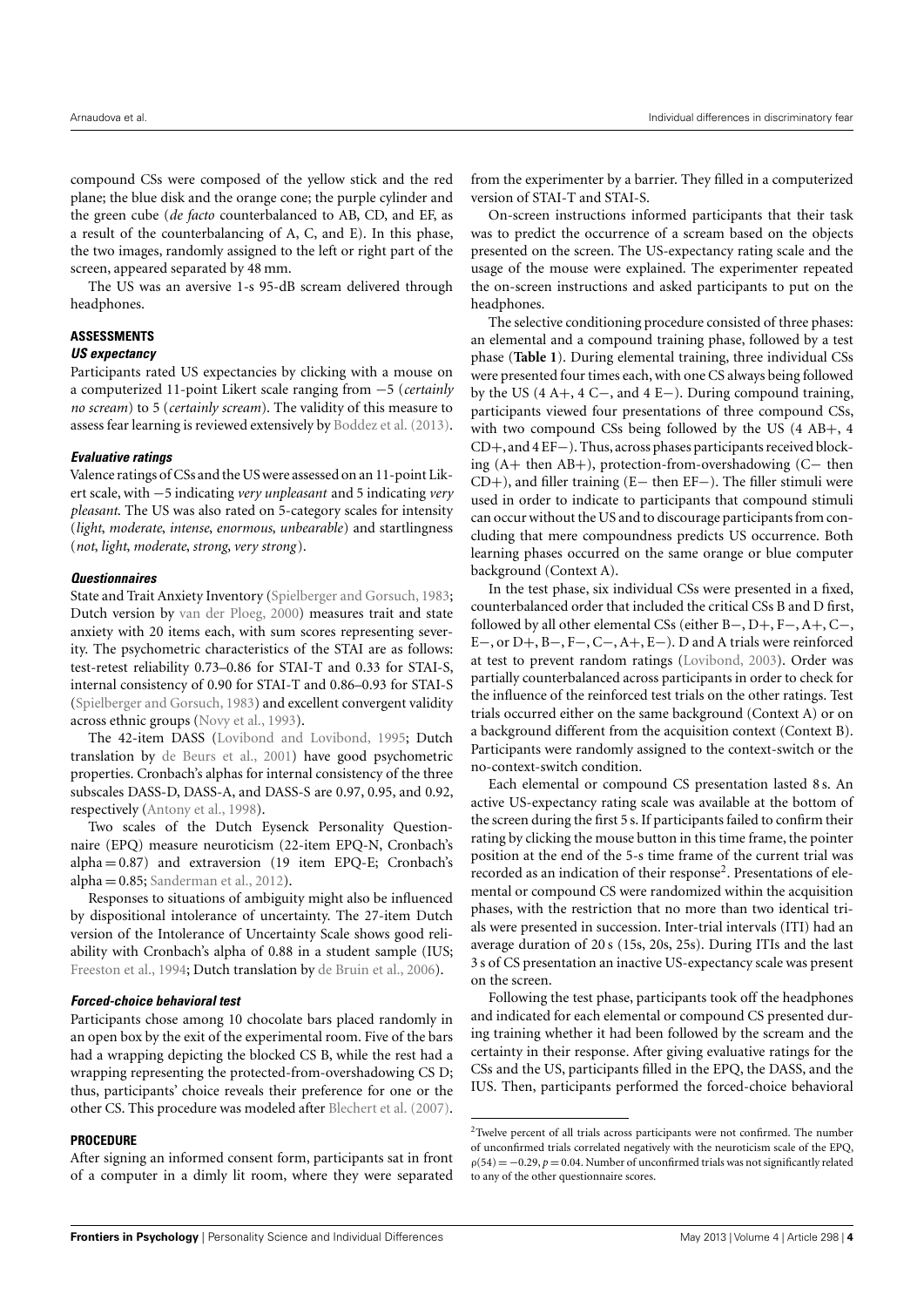test. Reinforcement of D at test might have potentially affected the choices made during the following behavioral test, but this should have occurred across participants, if anything acting to reduce the influence of individual differences on behavior.

#### **DATA ANALYSIS**

As counterbalancing factors (initial background, CS assignment, and test order) had no significant effects in preliminary analyses, the data were collapsed across them. Conditioning effects during elemental and compound training phases were analyzed using a 3 (trial type: A, C, E, or AB, CD, EF) by 4 (trial number: 1– 4) repeated measures analyses of variance (ANOVAs). Repeated measures ANOVA was also used to examine the ratings of the six individual CSs at test, with a Bonferroni correction for pairwise comparisons. Greenhouse-Geisser corrections were applied when the assumption of sphericity was violated. In order to test for generalization of learning across contexts, context switch was entered as a between-subject variable in the repeated measures ANOVA.

To test for individual differences in discriminatory fear learning, we calculated correlations between scores on personality measures and the D-B difference score. The normal distribution of each variable was first examined with a Kolmogorov–Smirnov test. When the data were not normally distributed, Spearman's correlations were used. Otherwise, Pearson's *r* is reported. Participants scoring more than two standard deviations away from the mean on a personality measure were excluded for the analyses with that particular measure ( $n = 1$  for STAI-S;  $n = 4$  for DASS-D;  $n = 2$  for DASS-A;  $n = 4$  for EPQ-E;  $n = 1$  for IUS). In order to check for generalization to a behavioral task, choice data were subjected to a chi-square test to evaluate deviation from random choice.

#### **RESULTS**

#### **VALENCE RATINGS**

Mean ratings for the US were  $-2.80$  (SD = 1.83) for valence, 2.76 (SD = 0.70) for intensity, and 2.89 (SD = 1.04) for startlingness, indicating that participants perceived the scream as aversive. US valence ratings were marginally correlated only with scores on STAI-T,  $r(54) = 0.27$ ,  $p = 0.047$ . Post-acquisition CS valence

ratings can be seen in **[Table 2](#page-3-2)**. As expected, CSs with higher threat values were given lower valence ratings compared to CSs with lower threat value.

#### **CONDITIONING EFFECTS**

Trial-by-trial US-expectancy ratings for the CSs during both learning phases can be seen in **[Figure 1](#page-5-0)**. The ANOVAs revealed significant Trial type  $\times$  Trial number interactions for both the elemental,  $F(3.89, 206.36) = 133.16, p < 0.001, \eta_p^2 = 0.72$ , and the compound phase,  $F(4.51, 238.89) = 81.50, p < 0.001, \eta_p^2 = 0.61$ . These results show that participants learned the contingencies between the specific CSs and the US across trials in both conditioning phases.

Unconditioned stimulus-expectancy ratings for the individual CSs at test can be found in **[Table 2](#page-3-2)**. The six CSs elicited different ratings,  $F(2.99, 158.45) = 130.45, p < 0.001, \eta_p^2 = 0.71$ . All pairwise comparisons (each elemental CS with every other elemental CS) were significant ( $p < 0.01$ ), except that US-expectancies for C were not significantly different from these for E and F ( $p > 0.10$ ). The blocked stimulus B was rated significantly higher than the safe stimuli C, E, and F, which suggests that it remained ambiguous at test. The protected-from-overshadowing stimulus D was rated significantly lower than the dangerous stimulus A at test, which suggests it also remained somewhat ambiguous at test. However, the contrast between B and D was highly significant ( $p < 0.001$ ). These results indicate that on average participants assigned higher threat value to the protected-from-overshadowing (relatively dangerous) CS D than the blocked (relatively safer) CS B, in line with expectations.

The main effect of CS on US-expectancy ratings was not modulated by context,  $F < 1$ . The test context did not affect ratings for B and D ( $p = 0.83$ ). Our context manipulation did not affect the generalization of the assigned threat values.

#### **INDIVIDUAL DIFFERENCES IN DISCRIMINATORY FEAR LEARNING**

Contrary to our hypothesis, scores on the STAI-T did not correlate with overall discriminatory fear learning (D-B),  $\rho(54) = -0.15$ ,  $p = 0.29$ . However, DASS-S scores did correlate with D-B,

<span id="page-5-0"></span>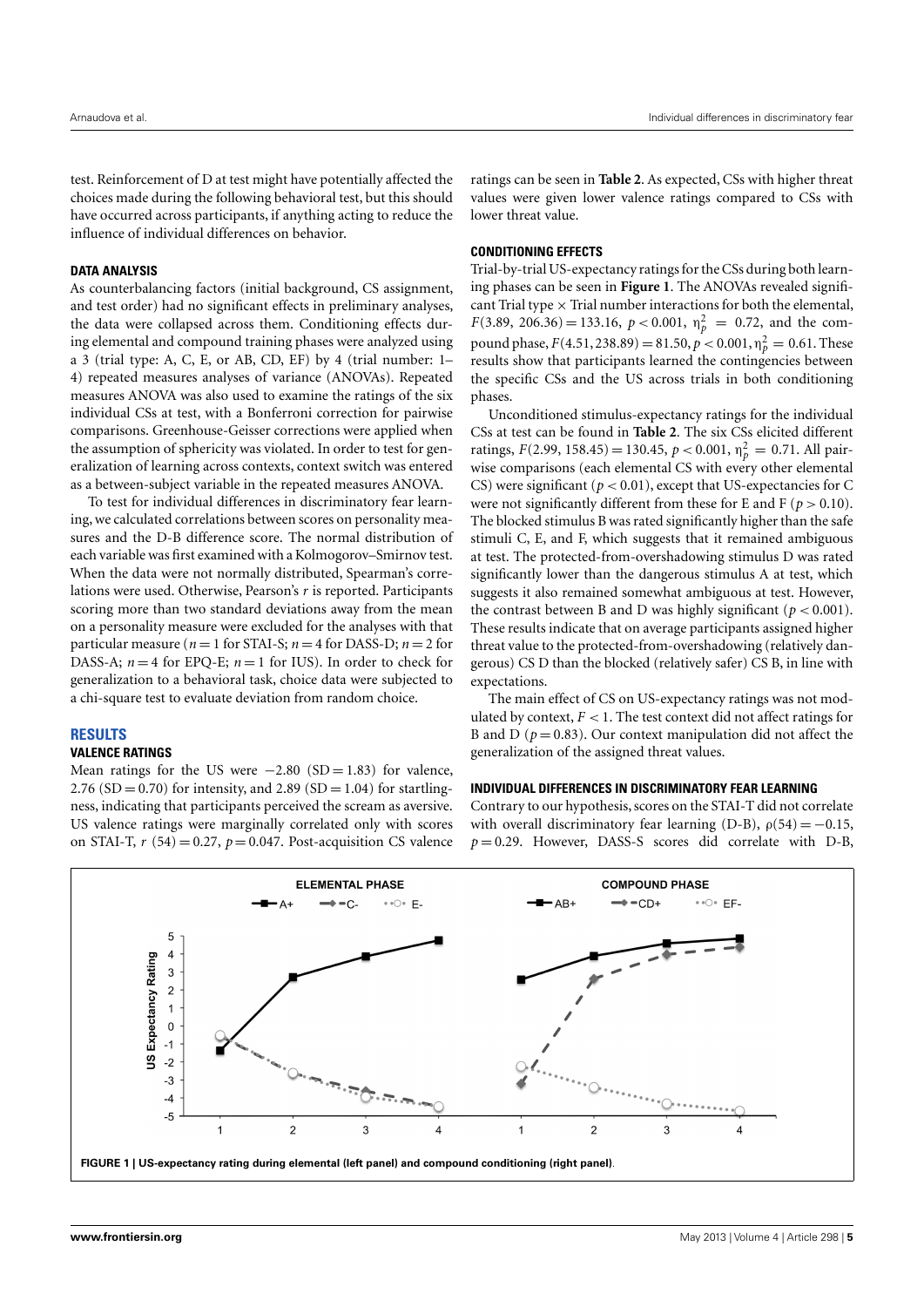$\rho(54) = -0.29$ ,  $p = 0.03$ , and remained significant when controlling for DASS-A scores,  $\rho(49) = -0.29$ ,  $p = 0.04$ . This suggests that high levels of persistent tension are linked to a deficit in discriminatory fear learning under ambiguity.

Remarkably, neither STAI-T, nor DASS-S, nor any of the other scores on personality measures were correlated to the difference between the US-expectancy rating between the two elemental CSs A and C (A minus C). The results confirm that interindividual differences in discriminatory fear learning are more readily detected for the ambiguous danger and safe signals than for non-ambiguous ones.

When looking at ratings for the individual CSs, STAI-T did not correlate with any of the US-expectancy ratings at test, although a trend was observed for the filler CS E,  $\rho(54) = 0.19$ ,  $p = 0.07$ . The DASS-A emerged as the only marginally significant predictor of ratings for the ambiguous danger CS D,  $\rho(49) = -0.27$ ,  $p = 0.05$ . A trend was observed for a correlation between the DASS-S and both CS B,  $r$  (54) = 0.26,  $p = 0.06$ , and CS D,  $\rho(54) = -0.26$ ,  $p = 0.06$ . When controlling for DASS-A, the correlation between DASS-S and B became highly significant,  $r(49) = 0.45$ ,  $p = 0.001$ , while its correlation with D became insignificant,  $\rho(49) = -0.03$ ,  $p = 0.85$ . When controlling for DASS-S, the correlation between DASS-A and D also became insignificant,  $\rho(49) = -0.17$ ,  $p = 0.22$ . The correlations between DASS-S and the other cues presented at test did not reach significance (all  $p > 0.10$ ). Further, the correlation between DASS-S and the difference score between stimulus B and F at test, which might reflect more specifically the safety value of B, did not reach significance,  $r(54) = 0.159$ ,  $p = 0.249$ .

No significant correlations or trends emerged between other personality measures (DASS-D, EPQ, and IUS) and the threat value assigned to any of the CSs, including the two stimuli of interest: the blocked stimulus B and the protected-from-overshadowing stimulus D. This suggests that the tension-stress scale of the DASS is best suited to capture individual differences in discriminatory fear learning under conditions of ambiguity; those differences moreover appear to occur predominantly in the selective learning of safety rather than danger.

#### **FORCED-CHOICE BEHAVIORAL TEST**

Generalization of the learned threat to overt behavior was examined through the total number of participants who showed a preference toward B. Participants did not show an overall preference for B over D during the forced-choice behavioral test,  $\chi^2(1) = 1.28$ ,  $p = 0.26$ . Since only DASS-S emerged as a predictor of the extent of discrimination learning, a median split was performed to further analyze the data. The test showed that the two groups differed in their choice behavior,  $\chi^2(1) = 4.43$ ,  $p = 0.04$ . The high DASS-S group chose B more often than D,  $\chi^2(1) = 5.26$ ,  $p = 0.02$  (**[Figure 2](#page-6-0)**), whereas the low DASS-S group was indifferent,  $\chi^2(1) = 0.33$ ,  $p = 0.56$ . This suggests that participants with high DASS-S scores actively avoided D.

#### **DISCUSSION**

This study examined individual differences in discriminatory fear learning under conditions of ambiguity. A reduction of discriminatory fear learning between a blocked CS and a protected-from-overshadowing CS was contrary to our hypothesis



<span id="page-6-0"></span>not related to any of the trait anxiety scores (STAI-T and DASS-A), but uniquely related to higher levels of tension-stress as measured by DASS-S. This result was driven mainly by increased threat value assigned to the blocked CS B, which suggests that these participants overestimate threat for ambiguous signals with relatively low threat value (i.e., overgeneralize threat from the AB+ compound trials to B). A tendency to overgeneralize was revealed for the high tension-stress group also in their performance during a behavioral task, where the high DASS-S participants showed more behavioral avoidance to a mere depiction of the protected-fromovershadowing CS D on a food item wrapping. This suggests that these participants judge ambiguous situations with the slightest hint of threat more readily as dangerous (i.e., a better-safe-thansorry strategy). Such overgeneralization bias has been suggested as one of the underlying mechanisms of anxiety disorders with a generalized nature (e.g., [Lissek and Grillon,](#page-8-32) [2010;](#page-8-32) [Lissek et al.,](#page-8-33) [2010\)](#page-8-33).

This bias appears also to affect avoidance behavior under circumstances where there is no source of threat (as in the behavioral task). The observed behavioral pattern of the high tension-stress individuals can be seen as a sign of threat generalization toward an innocuous stimulus (a wrapping depicting a threatening CS).

The present study did not replicate the earlier observation by [Boddez et al.](#page-8-14) [\(2012\)](#page-8-14) of a significant correlation between trait anxiety as measured by STAI-T and threat value assigned to a blocked CS. The procedural differences between the two studies might partially explain the divergence. However, the nature of the STAI-T scale should be taken into account. Recent attempts to discriminate between depression and anxiety have prompted researchers to question the ability of STAI-T to specifically capture the concept of dispositional anxiety. Its items seem to reflect depression and general negative affect, rather than anxiety itself [\(Bieling et al.,](#page-8-15) [1998;](#page-8-15) [Grös et al.,](#page-8-16) [2007;](#page-8-16) [Bados et al.,](#page-7-2) [2010\)](#page-7-2). In contrast, the anxiety and stress scales of the DASS have been shown to capture factors of anxiety that are distinct from depressive symptoms (which are captured by the depression scale), with the DASS-A indexing in particular diagnostic approximations for phobias and panic disorder and the DASS-S capturing aspects of anxious distress that relate to more free-floating anxiety disorders such as GAD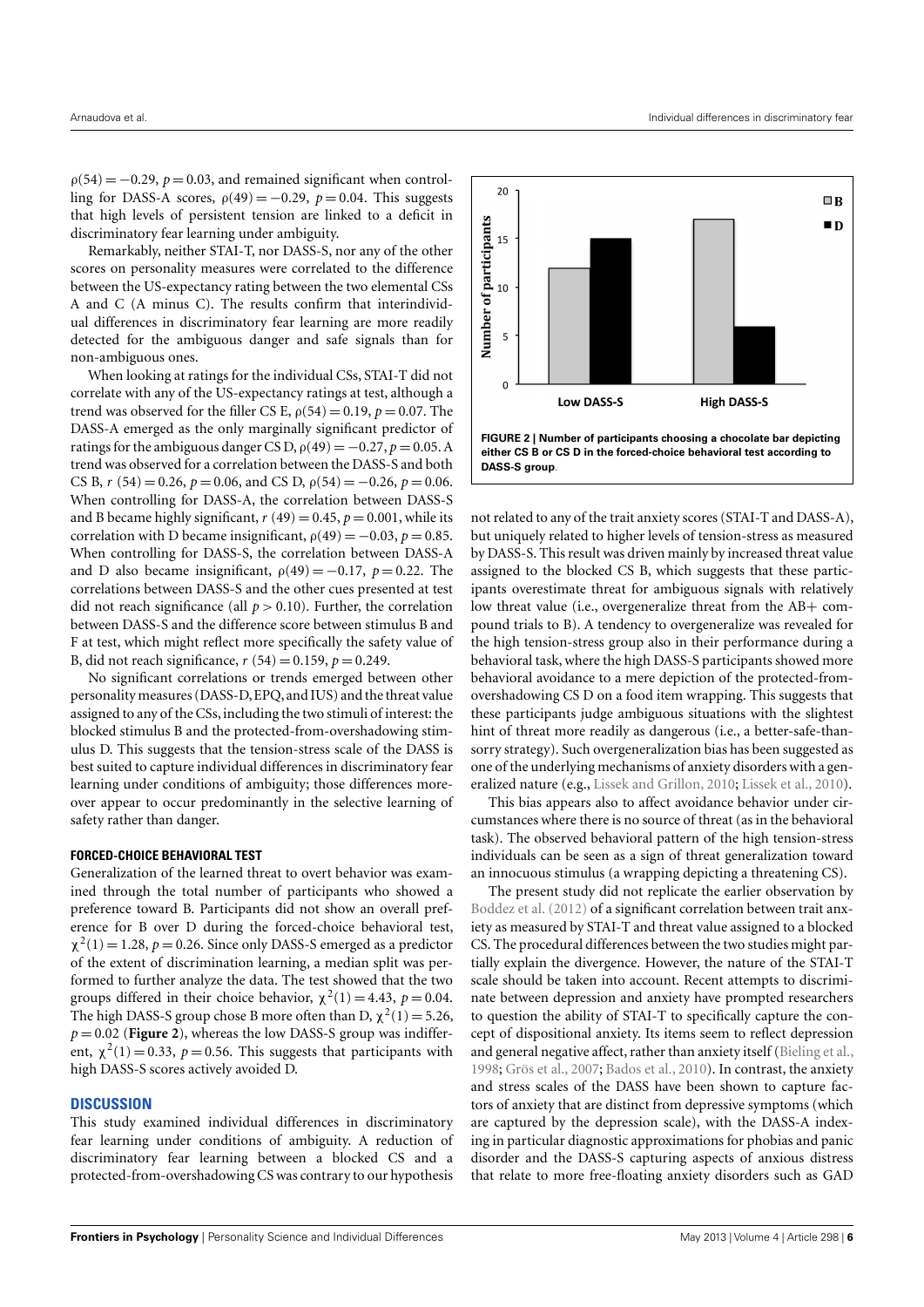[\(Brown et al.,](#page-8-20) [1997;](#page-8-20) [Lovibond,](#page-8-34) [1998\)](#page-8-34). Thus, the DASS scales offer the possibility to truly examine the divergent influence of three negative affective states upon discriminatory fear learning and to more readily draw conclusions about the link between vulnerability factors, discriminatory fear learning, and anxiety. Future research concerning individual differences in fear learning should utilize this aspect of the DASS scales to its advantage.

Only scores on the DASS-S scale were found to be linked to reduced discriminatory fear learning. One can argue that this relationship might be explained by an increased sensitivity of participants that score high on DASS-S to the aversive stimulus, but this is unlikely given the lack of correlation between US valence ratings and DASS-S scores,  $\rho(54) = -0.05$ ,  $p = 0.72$ . Another possible interpretation of the results could be that participants with high tension-stress scores were less able to generalize from the last A+ trial in the elemental phase to the first AB+ trial in the compound phase and thus have learned more about the added stimulus B. Additional analyses, however, revealed no correlation between DASS-S scores on the one hand and expectancy ratings on the first AB+ trial, nor between DASS-S scores and generalization decrement (defined as the difference between responding on the final A+ trial and responding on the first AB+ trial), both  $p s > 0.7$ .

Depression Anxiety Stress Scale-Stress items correspond closely to the diagnostic criteria of GAD from the DSM-IV [\[American](#page-7-3) [Psychiatric Association \(APA\),](#page-7-3) [2000\]](#page-7-3) and the total score on the scale has recently been empirically linked to worry behavior, a core symptom of GAD [\(Lovibond,](#page-8-34) [1998;](#page-8-34) [Szabó,](#page-9-5) [2011\)](#page-9-5). The fact that worry has been shown to be related to increased conditionability (e.g., [Otto et al.,](#page-8-1) [2007\)](#page-8-1) combined with the present results suggest that general tension-stress might be a vulnerability factor for GAD and maybe other diffuse anxiety disorders through its effect on discriminatory fear learning under conditions of ambiguity. More research with clinical and non-clinical samples is needed to confirm this possibility. The tentative results of this study suggest that in treatment, increasing the ability of GAD patients to discriminate between safer and more dangerous signals might be worthwhile in order to decrease behavioral avoidance and to improve functioning. Indeed, therapists increasingly come to recognize that learning about safety periods is a promising route in the treatment of GAD (e.g., [Woody and Rachman,](#page-9-7) [1994;](#page-9-7) [Fonteyne et al.,](#page-8-35) [2009\)](#page-8-35).

A secondary aim of this study was to examine the context specificity of selective learning. Our results show that selective learning generalizes across contexts. However, our context manipulation might have not been salient enough, as it consisted of only a screen background switch in the absence of any explicit instructions. Other limitations of this study include the studied sample (young university students), which puts generalization to the general population under question, and the use of correlational

#### **REFERENCES**

<span id="page-7-3"></span>American Psychiatric Association (APA). (2000). *Diagnostic and Statistical Manual of Mental Disorders*, 4th Edn.Washington, DC: American Psychiatric Association.

<span id="page-7-4"></span>Antony, M. M., Bieling, P. J., Cox, B. J., Enns, M. W., and Swinson, R. P. (1998). Psychometric properties of the 42-item versions of the depression anxiety stress scales in clinical groups and a community sample. *Psychol. Assess.* 10, 176–181. doi[:10.1037/1040-3590.10.2.176](http://dx.doi.org/10.1037/1040-3590.10.2.176)

<span id="page-7-1"></span>Baas, J. M. P., van Ooijen, L., Goudriaan, A., and Kenemans, J. L. (2008). analyses and self-report data, which is known to be prone to demand characteristics.

Important questions remain for future research. The negative relation between selective discrimination learning and DASS-S scores might either be specific for threat-related situations (e.g., fear conditioning) or reflect a more general deficit in selective learning in people that are high in tension-stress. Future research might try to discriminate between a fear-specific versus a more general locus of the effect (e.g., by testing selective learning in neutral contingency learning tasks in relation to DASS-S scores). Also,learning theory and research suggest that several processes are involved in blocking and other forms of selective learning [\(Pearce](#page-8-36) [and Bouton,](#page-8-36) [2001;](#page-8-36) [De Houwer and Beckers,](#page-8-37) [2002;](#page-8-37) [Shanks,](#page-9-8) [2010\)](#page-9-8). An important challenge for future research is therefore to precisely determine the mechanisms that cause *variation* in selective (fear) learning. A deficit in selective attention [\(Le Pelley,](#page-8-38) [2004;](#page-8-38) [Haselgrove et al.,](#page-8-39) [2010\)](#page-8-39) is one candidate process that could underlie the observed decrease in discrimination between protection from overshadowing and blocking in participants high in DASS-S (again, such lack of selective attention might be threat-specific or domain-general). Future research could examine this possibility by using attention measuring techniques (e.g., eye-tracking; [Beesley and Le Pelley,](#page-8-40) [2011\)](#page-8-40).

The present study offers empirical justification for the use of the selective fear-conditioning paradigm in the search for individual differences in discriminatory fear learning. A relationship between interindividual differences and discriminatory fear learning was observed only for ambiguous danger versus safety signals (D versus B) and not for unambiguous ones (A versus C). The present paradigm might therefore be useful for the examination of vulnerabilities to GAD. Future work should also strive toward establishing the unique contributions of anxiety, tension-stress, worry, and general negative affect to decreased discriminatory fear learning. Special attention needs to be paid to the tension-stress factor as this might predispose for the maladaptive expansion of threat toward innocuous stimuli.

#### **ACKNOWLEDGMENTS**

This work was funded by Innovation Scheme (Vidi) Grant 452- 09-001 from the Netherlands Organization for Scientific Research (NWO) awarded to Tom Beckers. Merel Kindt is supported by an Innovation Scheme (Vici) Grant from NWO. Angelos-Miltiadis Krypotos is a scholar of the Alexander S. Onassis Public Benefit Foundation. Yannick Boddez is supported by KU Leuven Centre for Excellence grant PF/10/005 and Interuniversity Attraction Poles grant P7/33 of the Belgian Science Policy Office. We thank Bert Molenkamp for technical support and Pjotr van Baarle, Jeroen Butterman, Manouk Corver, Wouter Cox, and Jiri Staats for help with data collection.

Failure to condition to a cue is associated with sustained contextual fear. *Acta Psychol. (Amst.)* 127, 581–592. doi[:10.1016/j.actpsy.2007.09.009](http://dx.doi.org/10.1016/j.actpsy.2007.09.009)

<span id="page-7-2"></span>Bados, A., Gómez-Benito, J., and Balaguer, G. (2010). The statetrait anxiety inventory, trait version: does it really measure

<span id="page-7-0"></span>anxiety? *J. Pers. Assess.* 92, 560–567. doi[:10.1080/00223891.2010.513295](http://dx.doi.org/10.1080/00223891.2010.513295) Beckers, T., Krypotos, A.-M., Boddez, Y., Effting, M., and Kindt, M. (2013). What's wrong with fear conditioning? *Biol. Psychol.* 92, 90–96. doi[:10.1016/j.biopsycho.2011.12.](http://dx.doi.org/10.1016/j.biopsycho.2011.12.{\penalty -\@M }015) [015](http://dx.doi.org/10.1016/j.biopsycho.2011.12.{\penalty -\@M }015)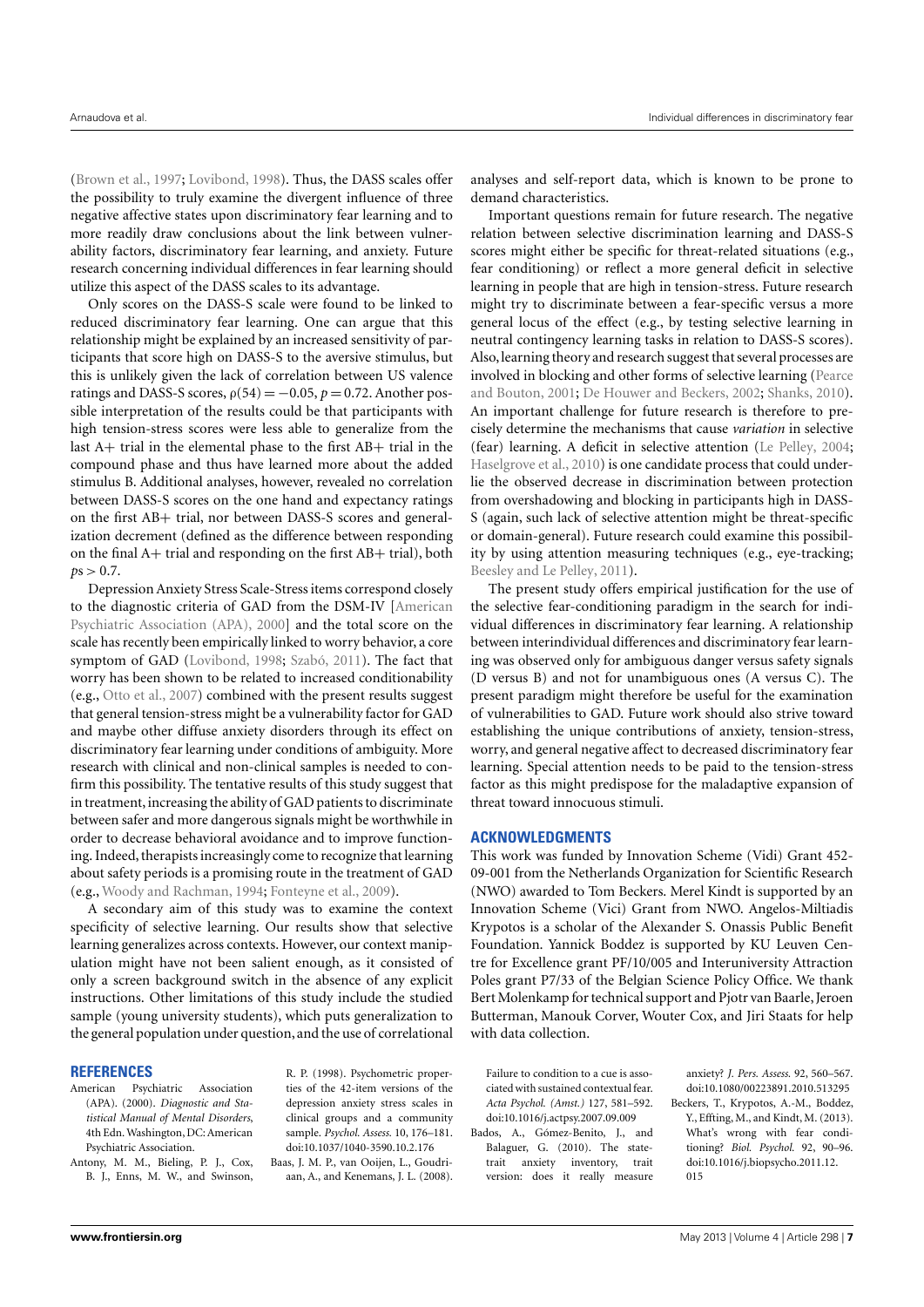- <span id="page-8-40"></span>Beesley, T., and Le Pelley, M. E. (2011). The influence of blocking on overt attention and associability in human learning. *J. Exp. Psychol. Anim. Behav. Process.* 37, 114–120. doi[:10.1037/a0019526](http://dx.doi.org/10.1037/a0019526)
- <span id="page-8-15"></span>Bieling, P. J., Antony, M. M., and Swinson, R. P. (1998). The State-Trait Anxiety Inventory, trait version: structure and content re-examined. *Behav. Res. Ther.* 36,777–788. doi[:10.](http://dx.doi.org/10.{\penalty -\@M }1016/S0005-7967(98)00023-0) [1016/S0005-7967\(98\)00023-0](http://dx.doi.org/10.{\penalty -\@M }1016/S0005-7967(98)00023-0)
- <span id="page-8-30"></span>Blechert, J., Blechert, J., Michael, T., Vriends, N., Margraf, J., and Wilhelm, F. H. (2007). Fear conditioning in posttraumatic stress disorder: evidence for delayed extinction of autonomic, experiential and behavioural responses. *Behav. Res. Ther.* 45, 2019–2033. doi[:10.1016/j.brat.2007.02.012](http://dx.doi.org/10.1016/j.brat.2007.02.012)
- <span id="page-8-24"></span>Boddez, Y., Baeyens, F., Luyten, L., Vasteenwegen, D., Hermans, D., and Beckers, T. (2013). Rating data are underrated: validity of US expectancy in human fear conditioning. *J. Behav. Ther. Exp. Psychiatry* 44, 201–206. doi[:10.1016/j.jbtep.2012.08.003](http://dx.doi.org/10.1016/j.jbtep.2012.08.003)
- <span id="page-8-14"></span>Boddez, Y., Vervliet, B., Baeyens, F., Lauwers, S., Hermans, D., and Beckers, T. (2012). Expectancy bias in a selective conditioning procedure: trait anxiety increases the threat value of a blocked stimulus. *J. Behav. Ther. Exp. Psychiatry* 43, 832–837. doi[:10.1016/j.jbtep.2011.11.005](http://dx.doi.org/10.1016/j.jbtep.2011.11.005)
- <span id="page-8-20"></span>Brown, T. A., Chorpita, B. F., Korotitsch, W., and Barlow, D. H. (1997). Psychometric properties of the Depression Anxiety Stress Scales (DASS) in clinical samples. *Behav. Res. Ther.* 35, 79–89. doi[:10.1016/S0005-](http://dx.doi.org/10.1016/S0005-7967(96)00068-X) [7967\(96\)00068-X](http://dx.doi.org/10.1016/S0005-7967(96)00068-X)
- <span id="page-8-10"></span>Chan, C. K. Y., and Lovibond, P. F. (1996). Expectancy bias in trait anxiety.*J. Abnorm. Psychol.* 105,637–647. doi[:10.1037/0021-843X.105.4.](http://dx.doi.org/10.1037/0021-843X.105.4.{\penalty -\@M }637) [637](http://dx.doi.org/10.1037/0021-843X.105.4.{\penalty -\@M }637)
- <span id="page-8-18"></span>Clara, I. P., Cox, B. J., and Enns, M. W. (2001). Confirmatory factor analysis of the Depression-Anxiety-Stress Scales in depressed and anxious patients. *J. Psychopathol. Behav. Assess.* 23, 61–67. doi[:10.1023/A:1011095624717](http://dx.doi.org/10.1023/A:1011095624717)
- <span id="page-8-19"></span>Crawford, J. R., and Henry, J. D. (2003). The Depression Anxiety Stress Scales (DASS): normative data and latent structure in a large non-clinical sample. *Br. J. Clin. Psychol.* 42, 111–131. doi[:10.1348/014466503321903544](http://dx.doi.org/10.1348/014466503321903544)
- <span id="page-8-26"></span>de Beurs, E., Van Dyck, R., Marquenie, L. A., Lange, A., and Blonk, R. W. B. (2001). De DASS: een vragenlijst voor het meten van depressie, angst en stress. [The Dutch DASS: a questionnaire for

assessment of depression, anxiety and stress]. *Gedragstherapie* 34, 35–53.

- <span id="page-8-29"></span>de Bruin, G. O., Rassin, E., van der Heiden, C., and Muris, P. (2006). Psychometric properties of a Dutch version of the Intolerance of Uncertainty Scale. *Neth. J. Pychol.* 62, 87–92. doi[:10.1007/BF03061055](http://dx.doi.org/10.1007/BF03061055)
- <span id="page-8-37"></span>De Houwer, J., and Beckers, T. (2002). A review of recent developments in research and theories on human contingency learning. *Q. J. Exp. Psychol.* 55B, 289–310.
- <span id="page-8-12"></span>Dickinson, A., Shanks, D., and Evenden, J. (1984). Judgment of act-outcome contingency: the role of selective attribution. *Q. J. Exp. Psychol. A* 36, 29–50.
- <span id="page-8-2"></span>Eysenck, H. J. (1976). The learning theory model of neurosis – a new approach. *Behav. Res. Ther.* 14, 251–267. doi[:10.1016/0005-7967\(76\)90001-2](http://dx.doi.org/10.1016/0005-7967(76)90001-2)
- <span id="page-8-35"></span>Fonteyne, R., Vervliet, B., Hermans, D., Baeyens, F., and Vansteenwegen, D. (2009). Reducing chronic anxiety by making the threatening event predictable: an experimental approach. *Behav. Res. Ther.* 47, 830–839. doi[:10.1016/j.brat.2009.06.011](http://dx.doi.org/10.1016/j.brat.2009.06.011)
- <span id="page-8-22"></span>Frederikson, M., and Georgiades, A. (1992). Personality dimensions and classical conditioning of autonomic nervous system reactions. *Pers. Individ. Dif.* 13, 1013–1020. doi[:10.1016/0191-8869\(92\)90134-B](http://dx.doi.org/10.1016/0191-8869(92)90134-B)
- <span id="page-8-28"></span><span id="page-8-8"></span>Freeston, M. H., Rheaume, J., Letarte, H., Dugas, M. J., and Ladoucer, R. (1994). Why do people worry? *Pers. Individ. Dif.* 17, 791–802. doi[:10.1016/0191-8869\(94\)90048-5](http://dx.doi.org/10.1016/0191-8869(94)90048-5) Gazendam, F. J., Kamphuis, J. H., and Kindt, M. (2013). Deficient safety learning characterizes high trait anxious individuals. *Biol. Psychol.* 92, 342–352. doi[:10.1016/j.biopsycho.2012.11.006](http://dx.doi.org/10.1016/j.biopsycho.2012.11.006) Gazendam, F. J., and Kindt, M. (2012). Worrying affects associative fear learning: a startle fear conditioning study. *PLoS ONE* 7:e34882.
- <span id="page-8-21"></span><span id="page-8-16"></span>doi[:10.1371/journal.pone.003e4882](http://dx.doi.org/10.1371/journal.pone.003e4882) Grös, D. F., Antony, M. M., Simms, L. J., and McCabe, R. E. (2007). Psychometric properties of the State-Trait Inventory for Cognitive and Somatic Anxiety (STICSA): comparison to the State-Trait Anxiety Inventory (STAI). *Psychol. Assess.* 19, 369–381.
- <span id="page-8-39"></span>doi[:10.1037/1040-3590.19.4.369](http://dx.doi.org/10.1037/1040-3590.19.4.369) Haselgrove, M., Esber, G. R., Pearce, J. M., and Jones, P. M. (2010). Two kinds of attention in Pavlovian conditioning: evidence for a hybrid model of learning. *J. Exp. Psychol. Anim. Behav. Process.* 36, 456–470. doi[:10.1037/a0018528](http://dx.doi.org/10.1037/a0018528)
- <span id="page-8-13"></span>Haselgrove,M., and Evans, L. H. (2010). Variations in selective and nonselective prediction error with the negative dimension of schizotypy. *Q. J. Exp. Psychol.* 63, 1127–1149. doi[:10.1080/17470210903229979](http://dx.doi.org/10.1080/17470210903229979)
- <span id="page-8-7"></span>Indovina, I., Robbins, T. W., Núñez-Elizalde, A. O., Dunn, B. D., and Bishop, S. J. (2011). Fear-conditioning mechanisms associated with trait vulnerability to anxiety in humans. *Neuron* 69, 563–571. doi[:10.1016/j.neuron.2010.12.](http://dx.doi.org/10.1016/j.neuron.2010.12.{\penalty -\@M }034) [034](http://dx.doi.org/10.1016/j.neuron.2010.12.{\penalty -\@M }034)
- <span id="page-8-4"></span>Joos, E., Vansteenwegen, D., and Hermans, D. (2012). Worry as a predictor of fear acquisition in a nonclinical sample. *Behav. Modif.* 36, 723–750. doi[:10.1177/0145445512446477](http://dx.doi.org/10.1177/0145445512446477)
- <span id="page-8-11"></span>Kamin, L. J. (1969). "Predictability, surprise, attention, and conditioning," in *Punishment and Aversive Behavior*, ed. R. M. Church (New York: Appleton-Century-Crofts), 279–296.
- <span id="page-8-38"></span>Le Pelley, M. E. (2004). The role of associative history in models of associative learning: a selective review and a hybrid model. *Q. J. Exp. Psychol.* 57B, 193–243.
- <span id="page-8-32"></span>Lissek, S., and Grillon, C. (2010). Overgeneralization of conditioned fear in the anxiety disorders. *J. Psychol.* 218, 146–148. doi[:10.1027/0044-](http://dx.doi.org/10.1027/0044-3409/a000022) [3409/a000022](http://dx.doi.org/10.1027/0044-3409/a000022)
- <span id="page-8-5"></span>Lissek, S., Pine, D. S., and Grillon, C. (2006). The strong situation: a potential impediment to studying the psychobiology and pharmacology of anxiety disorders. *Biol. Psychol.* 72, 265–270. doi[:10.1016/j.biopsycho.2005.11.](http://dx.doi.org/10.1016/j.biopsycho.2005.11.{\penalty -\@M }004) [004](http://dx.doi.org/10.1016/j.biopsycho.2005.11.{\penalty -\@M }004)
- <span id="page-8-3"></span>Lissek, S., Powers, A. S., McClure, E. B., Phelps, E. A., Woldehawariat, G., Grillon, C., et al. (2005). Classical fear conditioning in the anxiety disorders: a meta-analysis. *Behav. Res. Ther.* 43, 1391–1424. doi[:10.1016/j.brat.2004.10.](http://dx.doi.org/10.1016/j.brat.2004.10.{\penalty -\@M }007) [007](http://dx.doi.org/10.1016/j.brat.2004.10.{\penalty -\@M }007)
- <span id="page-8-33"></span>Lissek, S., Rabin, S. J., Lukenbaugh, D., Geraci, M., Pine, D. S., and Grillon, C. (2010). Overgeneralization of conditioned fear as a pathogenic marker of panic disorder. *Am. J. Psychiatry* 167, 47–55. doi[:10.1176/appi.ajp.2009.09030410](http://dx.doi.org/10.1176/appi.ajp.2009.09030410)
- <span id="page-8-9"></span>Lommen, M. J. J., Engelhard, I. M., and van den Hout, M. A. (2010). Neuroticism and avoidance of ambiguous stimuli: better safe than sorry? *Pers. Individ. Dif.* 49, 1001–1006. doi[:10.1016/j.paid.2010.08.012](http://dx.doi.org/10.1016/j.paid.2010.08.012)
- <span id="page-8-34"></span>Lovibond, P. F. (1998). Long-term stability of depression, anxiety

and stress. *J. Abnorm. Psychol.* 107, 520–526. doi[:10.1037/0021-](http://dx.doi.org/10.1037/0021-843X.107.3.520) [843X.107.3.520](http://dx.doi.org/10.1037/0021-843X.107.3.520)

- <span id="page-8-31"></span>Lovibond, P. F. (2003). Causal beliefs and conditioned responses: retrospective revaluation induced by experience and by instruction. *J. Exp. Psychol. Learn. Mem. Cogn.* 29, 97–106. doi[:10.1037/0278-7393.29.1.97](http://dx.doi.org/10.1037/0278-7393.29.1.97)
- <span id="page-8-17"></span>Lovibond, P. F., and Lovibond, S. H. (1995). The structure of negative emotional states: comparison of the Depression Anxiety Stress Scales (DASS) with the Beck Depression and Anxiety Inventories. *Behav. Res. Ther.* 33, 335–343. doi[:10.1016/0005-7967\(94\)00075-U](http://dx.doi.org/10.1016/0005-7967(94)00075-U)
- <span id="page-8-6"></span>Mineka, S., and Oehlberg, K. (2008). The relevance of recent developments in classical conditioning to understanding the etiology and maintenance of anxiety disorders. *Acta Psychol. (Amst.)* 127, 567–580. doi[:10.1016/j.actpsy.2007.11.007](http://dx.doi.org/10.1016/j.actpsy.2007.11.007)
- <span id="page-8-0"></span>Mineka, S., and Zinbarg, R. (2006). A contemporary learning theory perspective on the etiology of anxiety disorders: it's not what you thought it was. *Am. Psychol.* 61, 10–26. doi[:10.1037/0003-066X.61.1.10](http://dx.doi.org/10.1037/0003-066X.61.1.10)
- <span id="page-8-25"></span>Novy, D. M., Nelson, D. V., Goodwin, J., and Rowzee, R. D. (1993). Psychometric comparability of the State-Trait Anxiety Inventory for different ethnic subpopulations. *Psychol. Assess.* 5, 343–349. doi[:10.1037/1040-3590.5.3.343](http://dx.doi.org/10.1037/1040-3590.5.3.343)
- <span id="page-8-1"></span>Otto, M. W., Leyro, T. M., Christian, K., Deveney, C. M., Reese, H., Pollack, M. H., et al. (2007). Prediction of "fear" acquisition in healthy control participants in a De Novo fear-conditioning paradigm. *Behav. Modif.* 31, 32–51. doi[:10.1177/0145445506295054](http://dx.doi.org/10.1177/0145445506295054)
- <span id="page-8-36"></span>Pearce, J. M., and Bouton, M. E. (2001). Theories of associative learning in animals. *Annu. Rev. Psychol.* 52, 111–139. doi[:10.1146/annurev.psych.52.1.111](http://dx.doi.org/10.1146/annurev.psych.52.1.111)
- <span id="page-8-23"></span>Pineles, S. L., Vogt, D. S., and Orr, S. P. (2009). Personality and fear responses during conditioning: beyond extraversion. *Pers. Individ. Dif.* 46, 48–53. doi[:10.1016/j.paid.2008.09.003](http://dx.doi.org/10.1016/j.paid.2008.09.003)
- <span id="page-8-27"></span>Sanderman, R., Arrindell, W. A., Ranchor, A. V., Eysenck, H. J., and Eysenck, S. B. G. (2012). *Het meten van persoonlijkheidskenmerken met de Eysenck Personality Questionnaire (EPQ)*, *een handleiding, Tweede herziene druk.* [Manual to measuring personality with the Dutch EPQ. 2nd ed.]. Groningen: UMCG/Rijksuniversiteit Groningen.